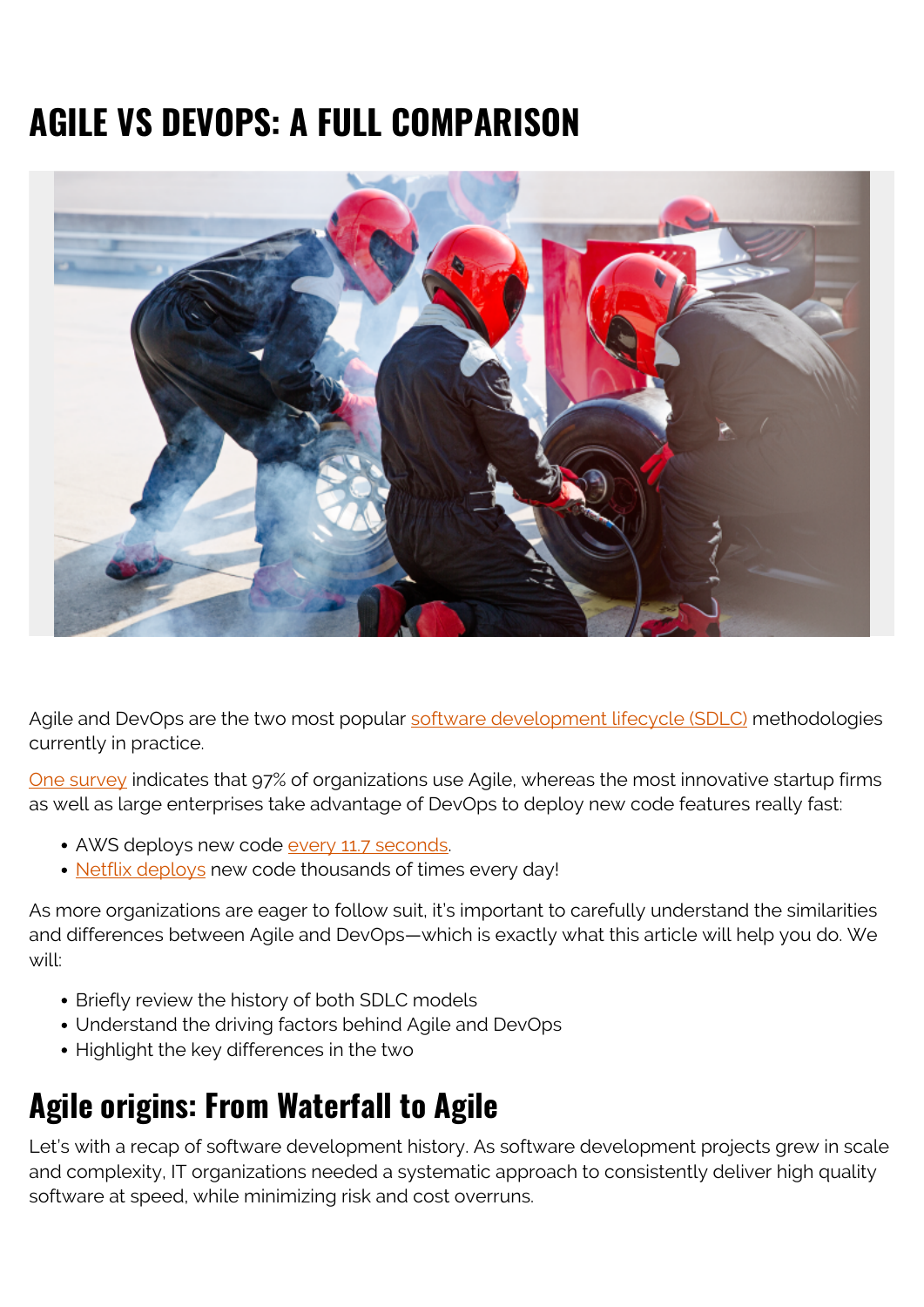In the 1970s, the IT industry and academia formally adopted the Waterfall SDLC model: a linear and sequential model that flows through various stages of a standard software development project in the following order:

- Requirements Gathering and Analysis
- System Design
- Implementation
- Integration and Testing
- Deployment
- Maintenance

Originating in the 1950s manufacturing industry, the Waterfall model worked well enough until most organizations identified a few critical flaws when they actually implemented it. Common flaws of the Waterfall model include:

- **Rigidity.** Requirements cannot be changed once the development process starts.
- **Risk.** Any flaw or inadequacy in the product is identified only at the end of the SDLC pipeline when the project takes its final shape.
- **Waste.** The sequential approach is slow and channels the bottleneck across the SDLC.
- **Scope.** In practice, the cost and time spent on waterfall projects frequently exceeds the expected limitations.

In 2001, a team of professional developers released the Agile Manifesto: a set of values and guiding principles that can be used as a philosophy or a mindset to develop high quality software components iteratively—small but frequent releases with small improvements.

Consider how the values of Agile (left) differentiate from the traditional SDLC practices and priorities (right):

- **Individuals and interactions** over processes and tools
- **Working software** over comprehensive documentation
- **Customer collaboration** over contract negotiation
- **Responding to change** over following a plan

Agile also destroys the idea of a "finished product", which was the goal of the Waterfall approach. Instead, Agile believes that software development is iterative and incremental. With each new release of software, the customer is able to either:

- Perform new functions
- Improve upon existing functions

Agile methodologies encourage developers to break down software development into small pieces known as "user stories". This highlights the value Agile places on the customer, which helps the developers by both:

- Providing faster **[feedback loops](https://blogs.bmc.com/blogs/devops-feedback-loops/)**
- Ensuring product alignment with market need

Agile further advocates for adaptive planning, evolving development, early and continuous delivery, and continuous improvement—these all enable developers to rapidly and flexibly [respond to](https://blogs.bmc.com/blogs/types-levels-change-management/) [change](https://blogs.bmc.com/blogs/types-levels-change-management/) in client needs, software, or other external factors.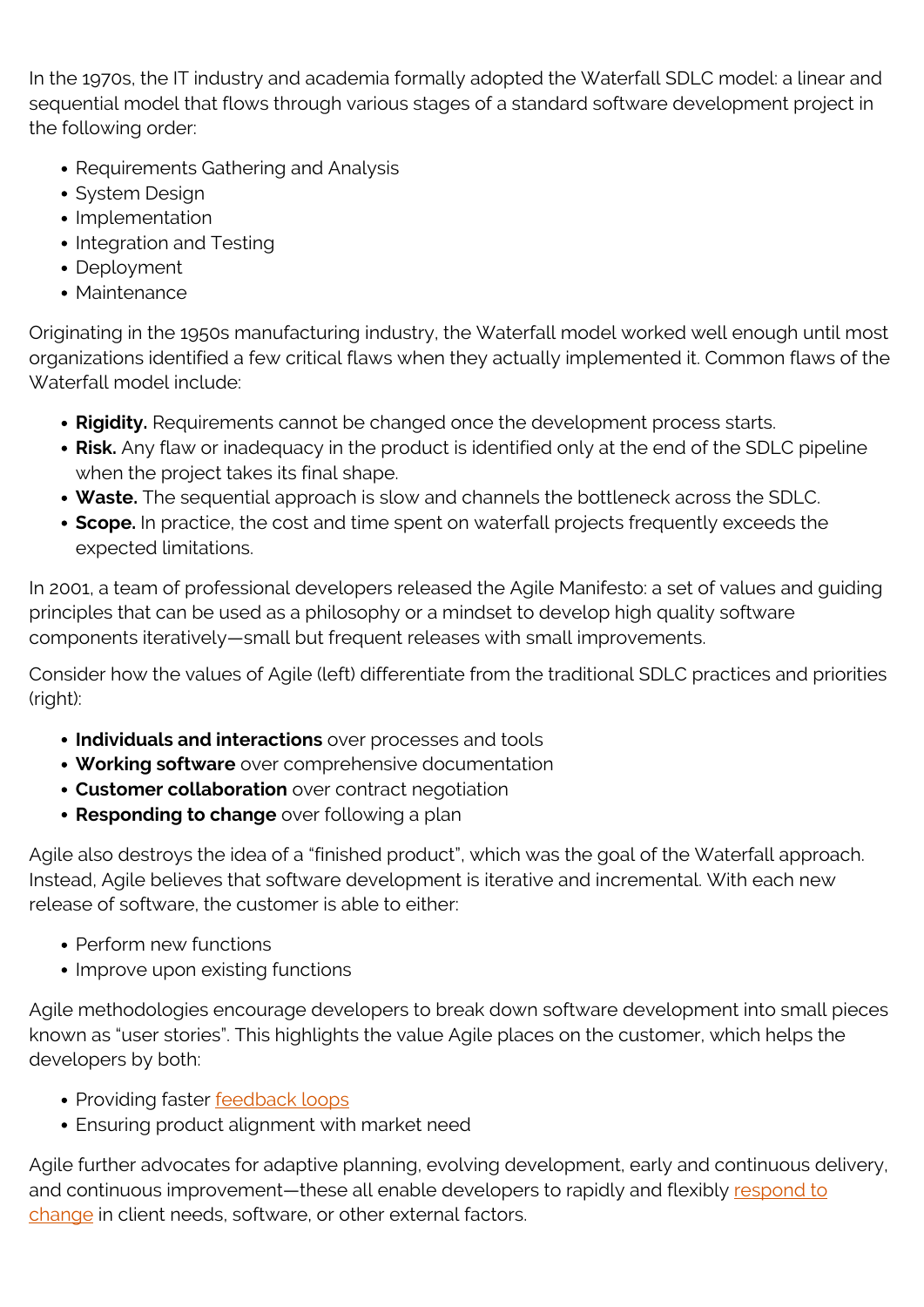*(Read our in-depth [Waterfall vs Agile explainer](https://blogs.bmc.com/blogs/agile-vs-waterfall/).)*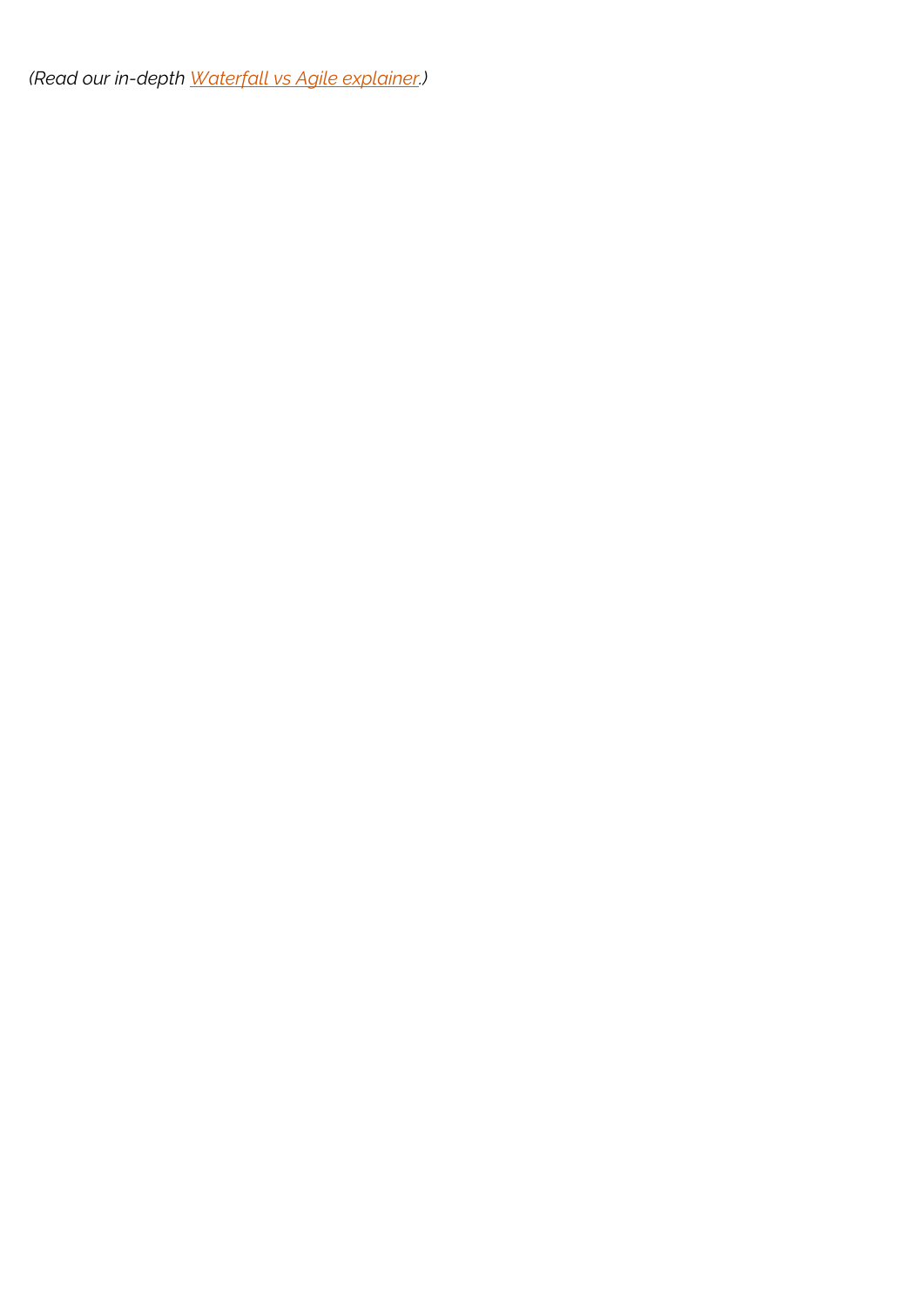bmc

| Agile                                                                                                                                                                                  | Waterfall                                                                                                                                                                                                         |
|----------------------------------------------------------------------------------------------------------------------------------------------------------------------------------------|-------------------------------------------------------------------------------------------------------------------------------------------------------------------------------------------------------------------|
| Iterative development in short<br>sprints                                                                                                                                              | Sequential development process in<br>pre-defined phases                                                                                                                                                           |
| Flexible and adaptive methodology                                                                                                                                                      | The process is documented and<br>follows the fixed structure and<br>requirements agreed in the<br>beginning of the process                                                                                        |
| Feedback-based approach: Sprints<br>lead to short build updates that are<br>evaluated on and guide the future<br>direction of the development<br>process.                              | Limited and delayed feedback: The<br>software quality and requirements<br>fulfilment isn't evaluated until the<br>final phase of the development<br>processes when testers and<br>customer feedback is requested. |
| A provision for adaptability: Project<br>development requirements and<br>scope is expected to change over<br>the course of the iterative<br>development process.                       | The requirements and scope are<br>definitive once agreed upon.                                                                                                                                                    |
| The SDLC phases overlap and begin<br>early in the SDLC: planning,<br>requirements, designing,<br>developing, testing, and<br>maintenance.                                              | The SDLC phases are followed in<br>order, with no overlap. Members<br>of one functional group are not<br>involved in another phase that<br>doesn't belong to their job<br>responsibilities.                       |
| Follows a mindset of collaboration<br>and communication. The<br>requirements, challenges, progress,<br>and changes are discussed<br>between all stakeholders on a<br>continuous basis. | Follows a project-focused mindset<br>with the aim of fully completing the<br>SDLC process.                                                                                                                        |
| Responsibilities and hierarchical<br>structure can be interchangeable<br>between team members.                                                                                         | Fixed individual responsibilities,<br>particularly in management<br>positions.                                                                                                                                    |
| All team members focused on end-<br>to-end completion (achieved<br>sequentially) for the projects.                                                                                     | Team members focused on their<br>responsibilities only during their<br>respective SDLC phases.                                                                                                                    |
| Suitable for short projects in high-<br>risk situations.                                                                                                                               | Suitable for straightforward<br>projects in predictable<br>circumstances.                                                                                                                                         |
| Limited dependencies as the focus<br>is less on implementation specifics,<br>and more toward the mindset.                                                                              | Strict dependencies in<br>technologies, processes, projects<br>and people.                                                                                                                                        |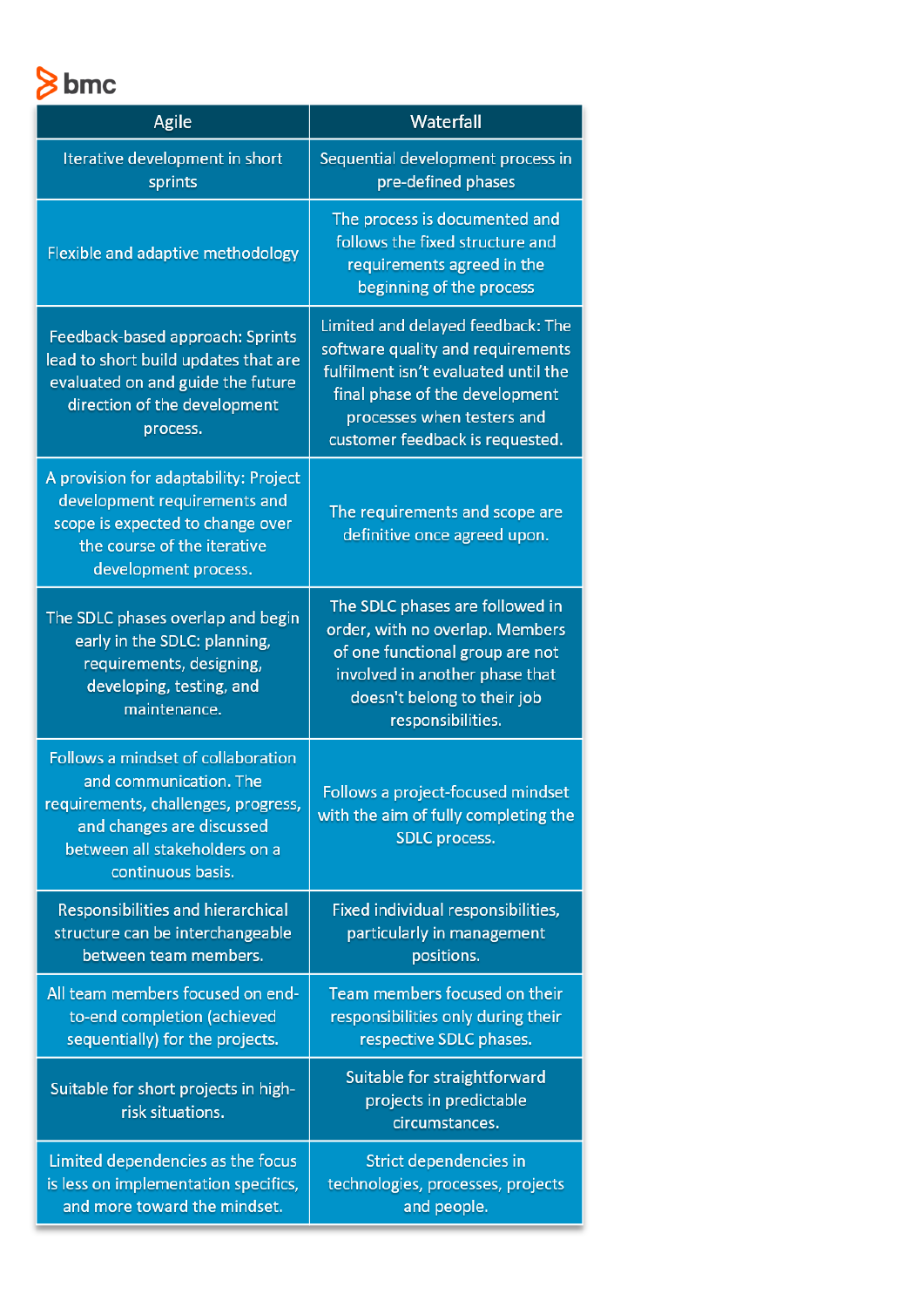## **From Agile to DevOps**

Agile sounds good in theory.

In fact, Agile is easy to plan. It's easy to consider as a philosophy for organizational culture and communication among development teams. Frameworks [such as Scrum](https://blogs.bmc.com/blogs/scrum-vs-kanban/) make it easier to adopt Agile principles.

In practice, however, Agile lacks in execution and delivery. Organizations often agree to follow rapid release cycles and conduct regular Scrum meetings, but find it challenging to adopt Agile.

One of the reasons? Agile as a guiding manifesto brings little practical advice as an SDLC process framework in itself. Slow and tedious governance process, inadequate communication and collaboration, lack of **automation** and, most importantly, the expanding divide between Devs and Ops personnel keeps organizations from becoming truly Agile.

Instead, developers end up practicing sprints of fast Waterfall: siloed, sequential, discontinuous development sprints that fail to iteratively improve on customer feedback.

As IT became essential to businesses in the 21st century, two imperative areas emerged: IT Operations (ITOps) and Development Operations (DevOps):

- ITOps responsibilities include ensuring security, compliance, and reliability.
- DevOps is responsible for developing and deploying new products to the end user.

While ITOps ensures safety and security for all business needs using the network, DevOps walks a line between flexibility and the rigorous testing and communication that comes with deploying new software.

DevOps is a theory rooted in communication, both within itself—as the developers and operators have to coordinate—and also across other departments. DevOps frequently communicates with ITOps to ensure secure and stable environments for testing. Their crossover to other teams like marketing and customer service makes sense as they deploy new software.

*(Explore our [multi-part DevOps Guide](https://blogs.bmc.com/blogs/devops-basics-introduction/).)*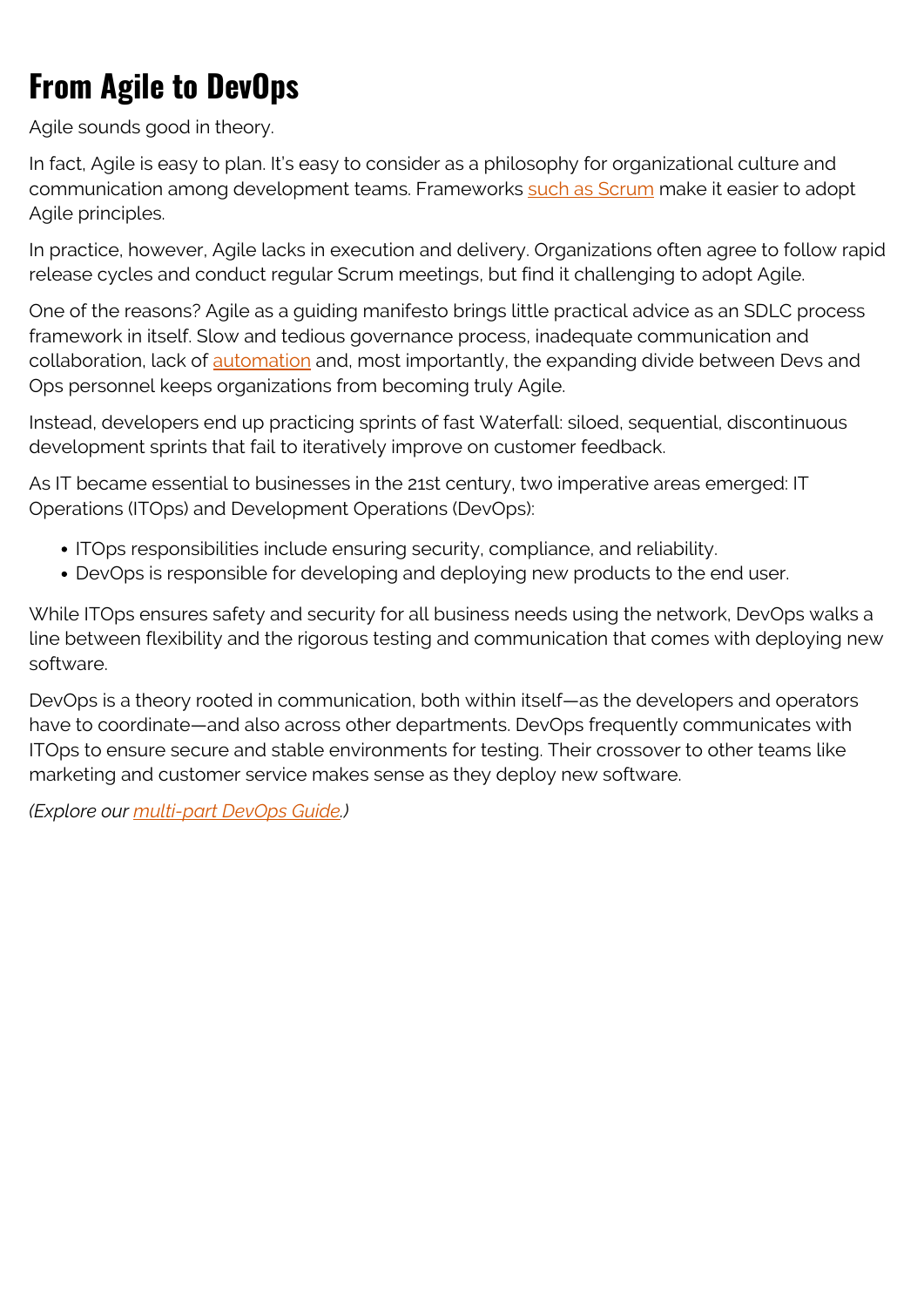



### **Using DevOps & Agile together**

Proponents of using both theories in appropriate business needs believe that DevOps can be seen as an extension of Agile. Agile relies on **cross-functional teams** that typically include:

- A designer
- A tester
- A developer

DevOps takes this one step further by adding an operations person who can ease the transition from software to deployment. Because of DevOps' inherent communication with other teams, DevOps can help automate processes and improve transparency for all teams.

*(Learn about [various IT teams](https://blogs.bmc.com/blogs/it-teams/).)*

Consider these similarities between Agile and DevOps: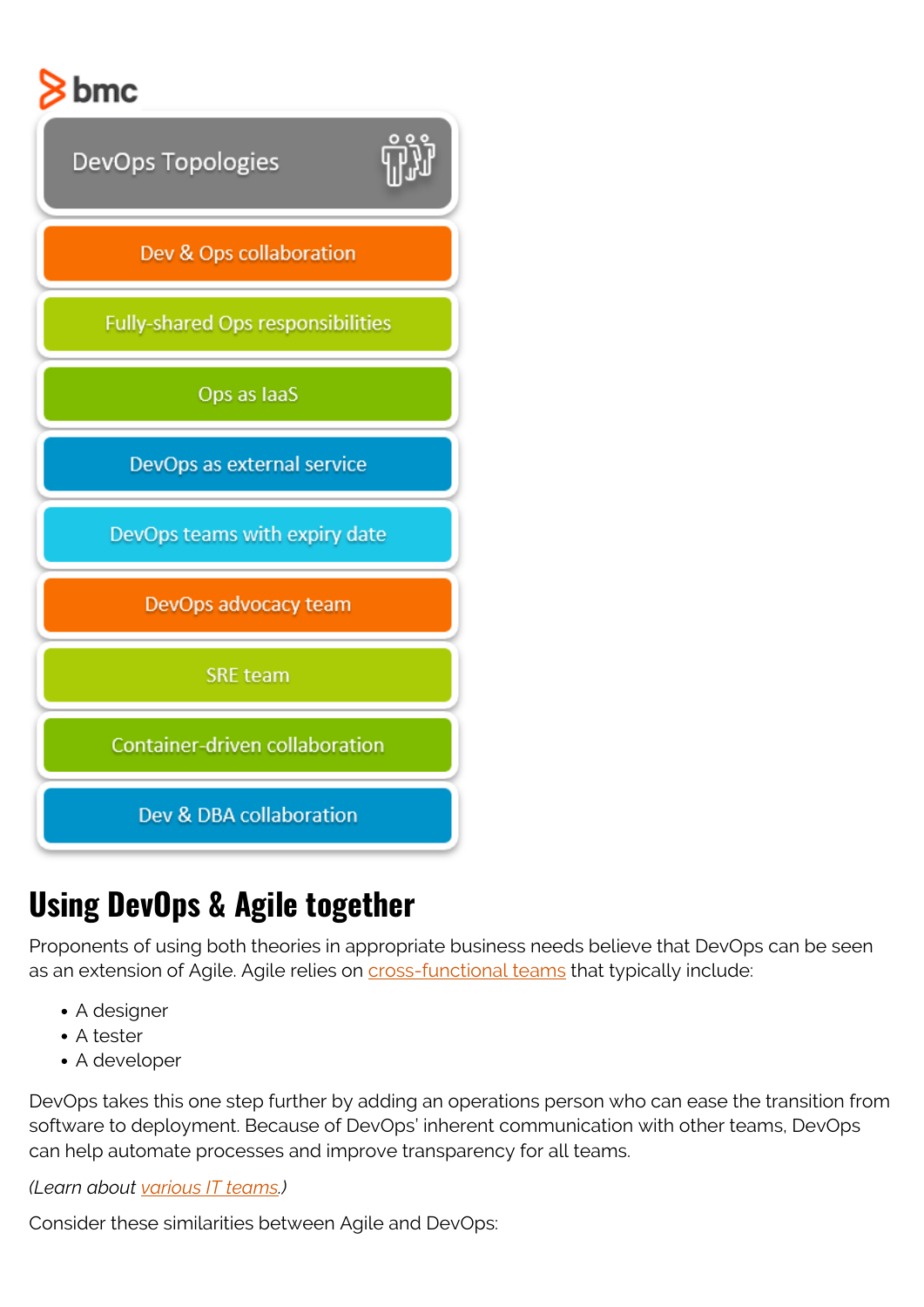- **Business focus.** Aligning the software development process with user and market-centric products helps drive business value.
- **Collaboration.** Teams at an individual and group level must communicate regularly, actively breaking silos.
- **Lean philosophy.** Focus on removing waste processes, a [Lean derivative,](https://blogs.bmc.com/blogs/lean-startup-enterprise/) and driving value at every stage of the SDLC pipeline.
- **Continuous release cycles.** [Short, iterative sprints](https://blogs.bmc.com/blogs/sprint-zero/) that lead to a continuous release process. Adopt the mindset and technology capabilities that can help achieve this flexibility.
- **Approach.** Both Agile and DevOps are approaches—they are not hard-coded playbooks for IT organizations to follow.

Considering these similarities, it's easy to see how many practices that results from the Agile manifesto can be considered a subset of DevOps: collaboration, continuous improvement, and [culture](https://blogs.bmc.com/blogs/devops-culture/).

### **Agile vs DevOps: Contrasting points**

While we are proponents of using Agile and DevOps theories together, it is important to understand where they clearly differ. Let's look at a few contrasting points.

### **Speed**

Agile is all about rapid and frequent deployment, but this is rarely the goal—or even part of the goal—for DevOps.

#### **Creating vs deploying software**

Developing software is inherent to Agile, but DevOps is concerned with the appropriate deployment of said software.

For the record, DevOps can deploy software that was developed in any number of approaches, including Agile and non-Agile theories, like the Waterfall approach, which is still appropriate for certain projects.

*(Explore the differences in [deploying & releasing software](https://blogs.bmc.com/blogs/software-deployment-vs-release/).)*

### **Specialization**

Agile is an equal opportunity team: [every member of the scrum](https://blogs.bmc.com/blogs/agile-roles-responsibilities/) can do every job within the team, which prevents slowdowns and bottlenecks.

DevOps, on the other hand, assumes separate teams for development and operations. People stay within their teams, but they all communicate frequently.

#### **Communication**

Daily, informal meetings are at the heart of Agile approaches, so each team member can share progress, daily goals, and indicate help when needed. [These scrums](https://blogs.bmc.com/blogs/scrum-teams-whats-scrum-meetings/) are not meant to go over documentation or milestones and metrics; instead they look solely at progress and any blockers to progress.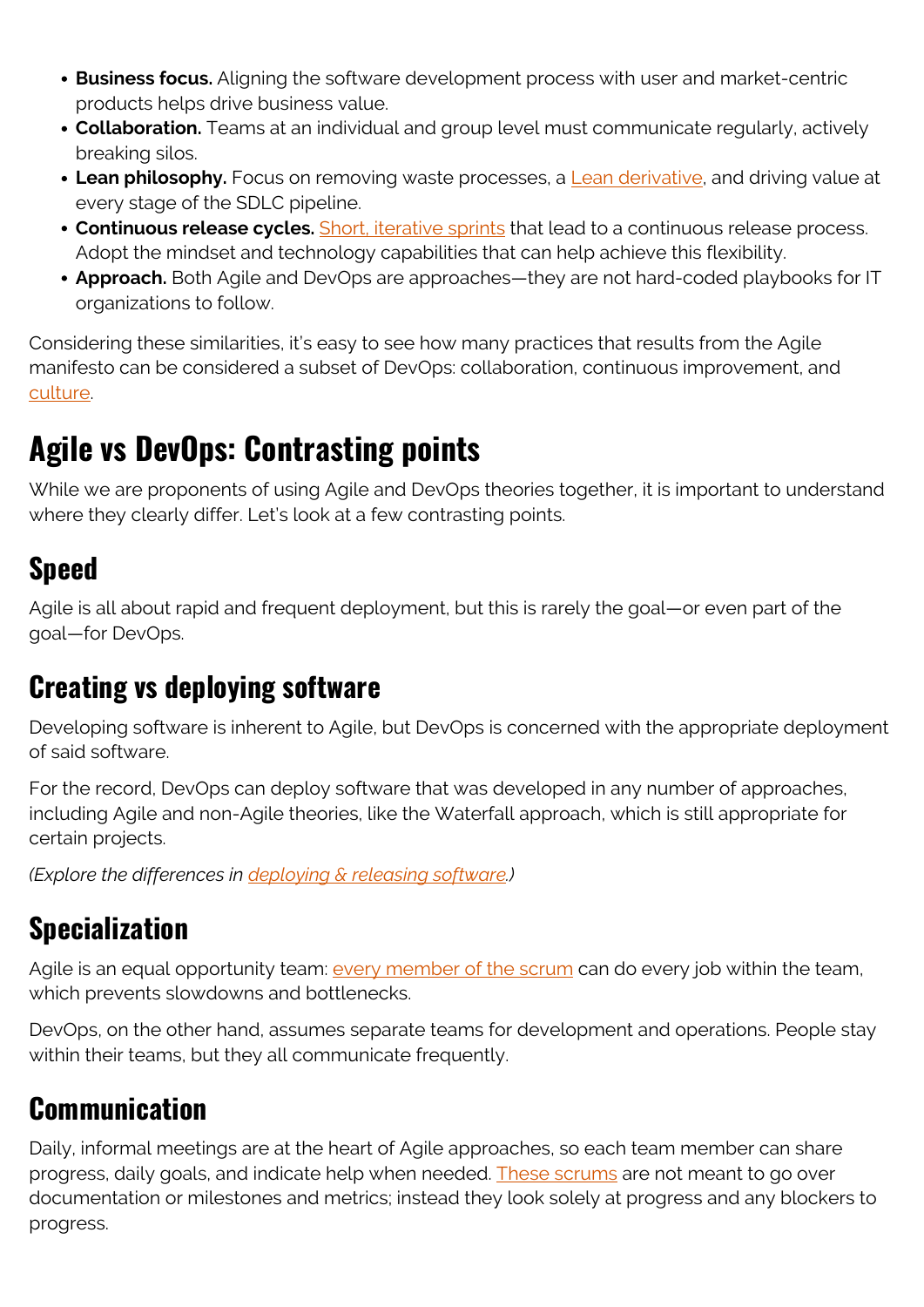DevOps meeting are not daily.

#### **Documentation**

Agile teams don't codify their meeting minutes or other communications, often preferring lo-fi methods of simple pen and paper.

DevOps takes documentation seriously, requiring design documents and specs in order to fully understand a software release.

#### **Team size**

Staying small is the core of Agile: the smaller the team, the fewer people on it, the faster they can move, even if they are contributing to a larger effort. DevOps will have [many teams that work](https://blogs.bmc.com/blogs/devops-titles-roles-responsibilities/) [together](https://blogs.bmc.com/blogs/devops-titles-roles-responsibilities/) and each team can realistically practice different theories.

### **Scheduling**

Agile teams work in short, predetermined amounts of time, known as sprints. Sprints rarely last longer than a month, and often can be as short as a week.

DevOps values maximum reliability, so they focus on a long-term schedule that minimizes business disruptions.

#### **Automation**

[Automation is the heart of DevOps,](https://blogs.bmc.com/blogs/automation-in-devops/) as the overall goal is to minimize disruptions and maximize efficiency, especially when deploying software. Agile doesn't require automation.

[Infrastructure as Code](https://blogs.bmc.com/blogs/infrastructure-as-code/) is another example of how DevOps streamlines the collective efforts of Devs and Ops complying to organizational policies and governance without compromising efficiency in the SDLC pipeline performance.

These stark differences remind us that Agile and DevOps, at their roots, are not the same.

## **Culture of Agile and DevOps**

While Agile does not necessarily lead to DevOps, both can have profound culture shifts within an organization.

An Agile approach encourages a change in how we think about development. Instead of thinking of development as cumbersome, Agile thinking promotes small, manageable changes quickly that, over time, lead to large changes. Companies of all sizes have experimented with how working in an Agile way can boost many departments, not only IT. Today some enterprises consider themselves fully Agile.

DevOps can also bring its own cultural shifts within an organization, including enhancing communication and balancing stability with change and flexibility.

Choosing to use both theories is an active decision that many industry experts believe can lead to more rational decision making, thus improving the company culture.